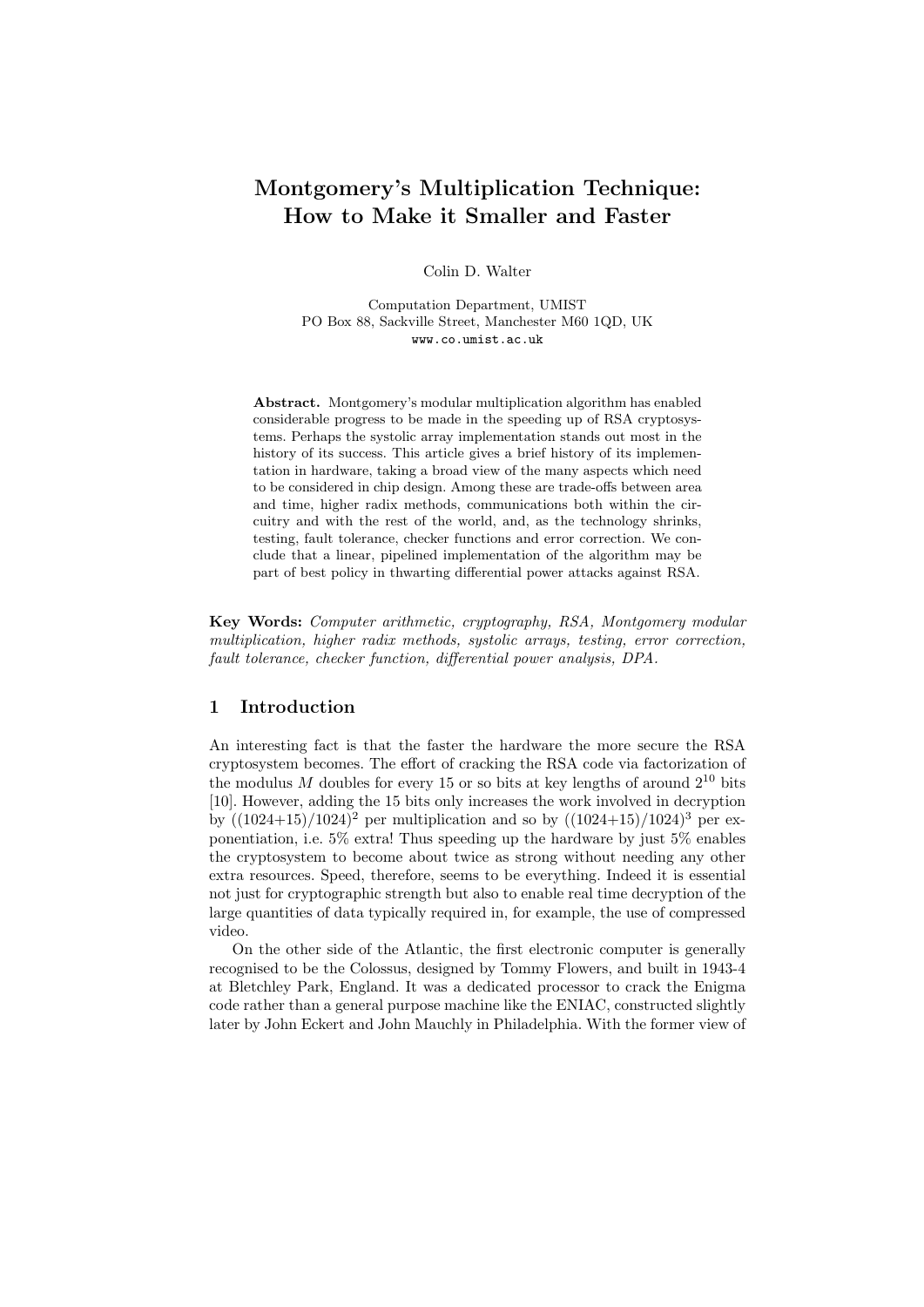history, cryptography has a fair claim to have started the (electronic) computer age. Breaking Enigma depended on a number of factors, particularly human weakness in adhering to strict protocols, but also on inherent implementation weaknesses.

Timing analysis and differential power analysis techniques [12] show that RSA cryptosystems mainly suffer not from lack of algorithmic strength but also from implementation weaknesses. No doubt governments worked on such techniques for many years before they appeared in the public domain and have developed sufficiently powerful techniques to crack any system through side channel leakage. Is it a coincidence that the US became less paranoid about the use of large keys when such techniques were first published? Now that there seems to be no significant gain to be made from further improvement of algorithms, the top priority must be to prevent such attacks by reducing or eliminating variations in timing, power and radiation from the hardware.

This survey provides a description of the main ideas in the hardware implementation of the RSA encryption process with an emphasis on the importance of Montgomery's modular multiplication algorithm [17]. It indicates the main publications where the significant contributions are to be found, but does not attempt to be exhaustive. The paper discusses the major problems associated with space- and time- efficient implementation and reviews their solution. Among the issues of concern are carry propagation, digit distribution, buffering, communication and use of available area. Finally, there are a few remarks on the reliability and cryptographic strength of such implementations.

## 2 Notation

An RSA cryptosystem [20] consists of a modulus  $M$ , usually of around 1024 bits, and two keys d and e with the property that  $A^{de} \equiv A \mod M$ . Message blocks A satisfying  $0 \leq A \leq M$  are encrypted to  $C = A^e \mod M$  and decrypted uniquely by  $A = C^d \mod M$  using the same algorithm for both processes.  $M = PQ$  is a product of two large primes and  $e$  is often chosen small with few non-zero bits (e.g. a Fermat prime, such as 3 or 17) so that encryption is relatively fast. d is picked to satisfy  $de \equiv 1 \mod \phi(M)$  where  $\phi$  is Euler's totient function, which counts the number of residue classes prime to its argument. Here  $\phi(M)$  =  $(P-1)(Q-1)$  so that d usually has length comparable to M. The owner of the cryptosystem publishes  $M$  and  $e$  but keeps secret the factorization of  $M$  and the key d. Breaking the system is equivalent to discovering  $P$  and  $Q$ , which is computationally infeasible for the size of primes used.

The computation of  $A^e$  mod M is characterised by two main processes: modular multiplication and exponentiation. Here we really only consider computing  $(A\times B)$  mod M. Exponentiation is covered in detail elsewhere, e.g. [9], [28]. To avoid potentially expensive full length comparisons with  $M$ , it is convenient to be able to work with numbers  $A$  and  $B$  which may be larger than the modulus. Assume numbers are represented with base (or radix)  $r$  which is a power of 2, say  $r = 2<sup>k</sup>$ , and let n be the maximum number of digits needed for any number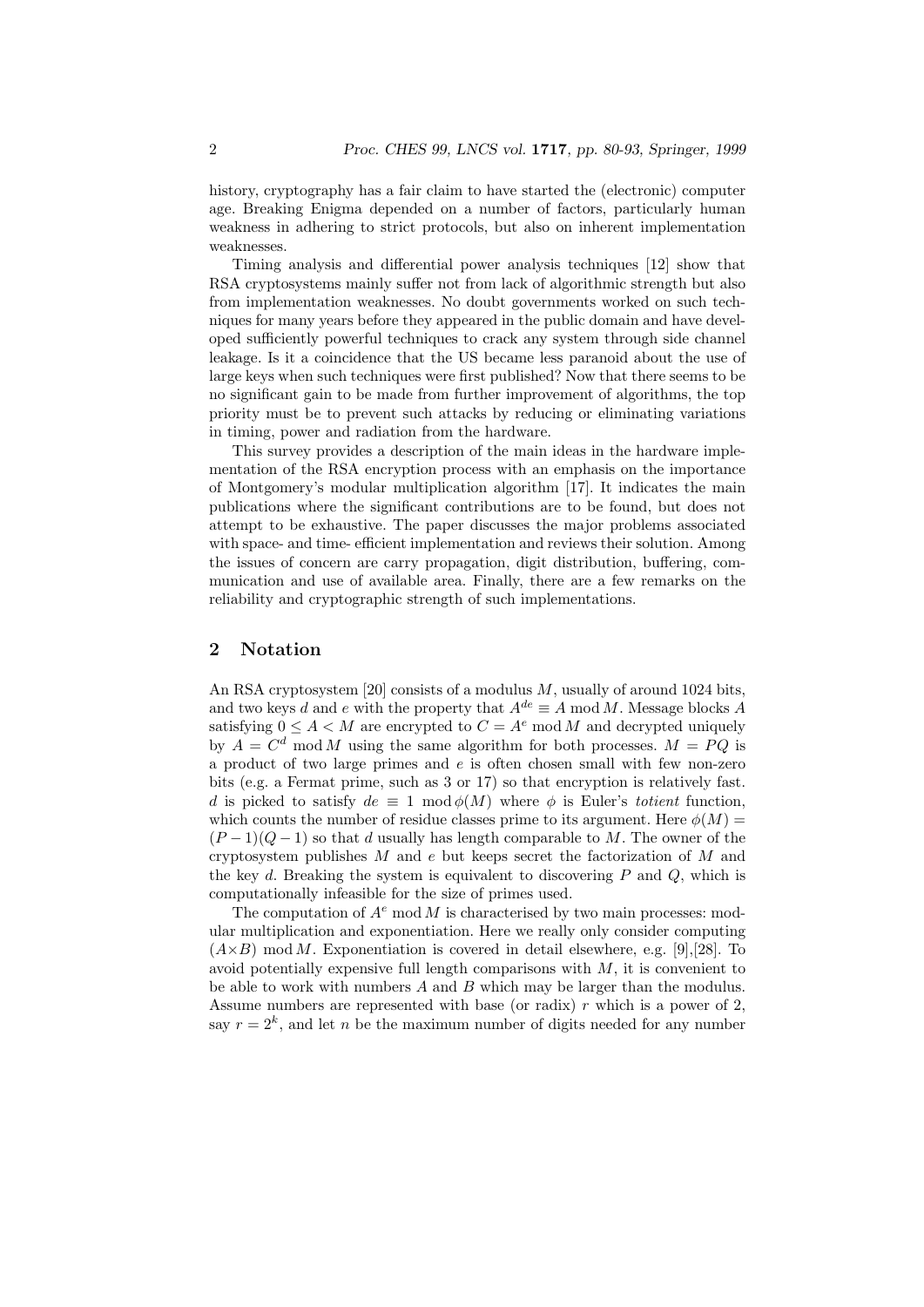encountered. Here  $r$  is determined by the multiplier used in the implementation: an  $r \times r$  multiplier will be used to multiply two digits together. The hardware also determines  $n$  if we are considering dedicated co-processors with a maximum register size of  $n$  digits. Generally,  $M$  must have fewer bits than the largest representable number; how much smaller will be determined by the algorithm used.

Except for the exponent  $e$ , each number  $X$  will have a representation of the form  $X = \sum_{i=0}^{n-1} x_i r^i$ . Here the *i*th digit  $x_i$  often satisfies  $0 \leq x_i < r$ , yielding a non-redundant representation, i.e. one for which each representation is unique. The modulus  $M$  will always have such a representation. However, in order to limit the scope of interactions between neighbouring digits, a wider range of digits is very useful. Typically this is given by an extra (carry) bit so that digits lie in the range  $0 \ldots 2r-1$ . For example, the output from a carry-save adder (with  $r = 2$ ) provides two bits for each digit and so, in effect, is a *redundant* representation where digits lie in the range 0 .. 3 rather than the usual 0 .. 1. Here the k-bit architecture means that our adder will probably propagate carries up the length of a single digit, providing a "save" part in the range  $0 \dots r-1$  and a "carry" part representing a small multiple of  $r$ . A digit  $x$  split in this way is written  $x = x_s + rx_c$ . In fact, the addition cycle in our algorithms involves digit products, so that a double length result is obtained. Hence, with some notable exceptions, the carry component regularly consists of another digit and a further one or two more bits. In a calculation  $X \leftarrow X+Y$ , the digit slices can operate in parallel, with the jth digit slice computing

$$
x_{j,s} + rx_{j,c} \leftarrow x_{j,s} + x_{j-1,c} + y_j
$$

The extra range of  $x_j$  given through the carry component keeps  $x_j$  from having to generate a separate carry which would need propagating. Since only old values appear on the right, not new ones, carry propagation does not force sequential digit processing. The digit calculations can therefore be performed in parallel when there is sufficient redundancy.

### 3 Digit Multipliers and their Complexity

Early modular multiplication designs treated radix 2, 4 or even 8 separately at a gate level. With rapidly advancing technology, these have had to be replaced by the generic radix  $r$  viewpoint which is now essential for a better understanding of the general principles as well as for a modular approach to design and for selecting from parametrised designs to make best use of available chip area. Today's embedded cryptosystems are already using off-the-shelf 32-bit multipliers [21] where reduction of the critical path length by one gate makes virtually no difference to the speed − and would probably cost too much in terms of additional silicon area. These  $r \times r$  multipliers form the core of an RSA processor, forming the digit-by-digit products.

In the absence of radical new algorithms we need to be aware of complexity results for multiplication but prepared to use pre-built state-of-the-art multipliers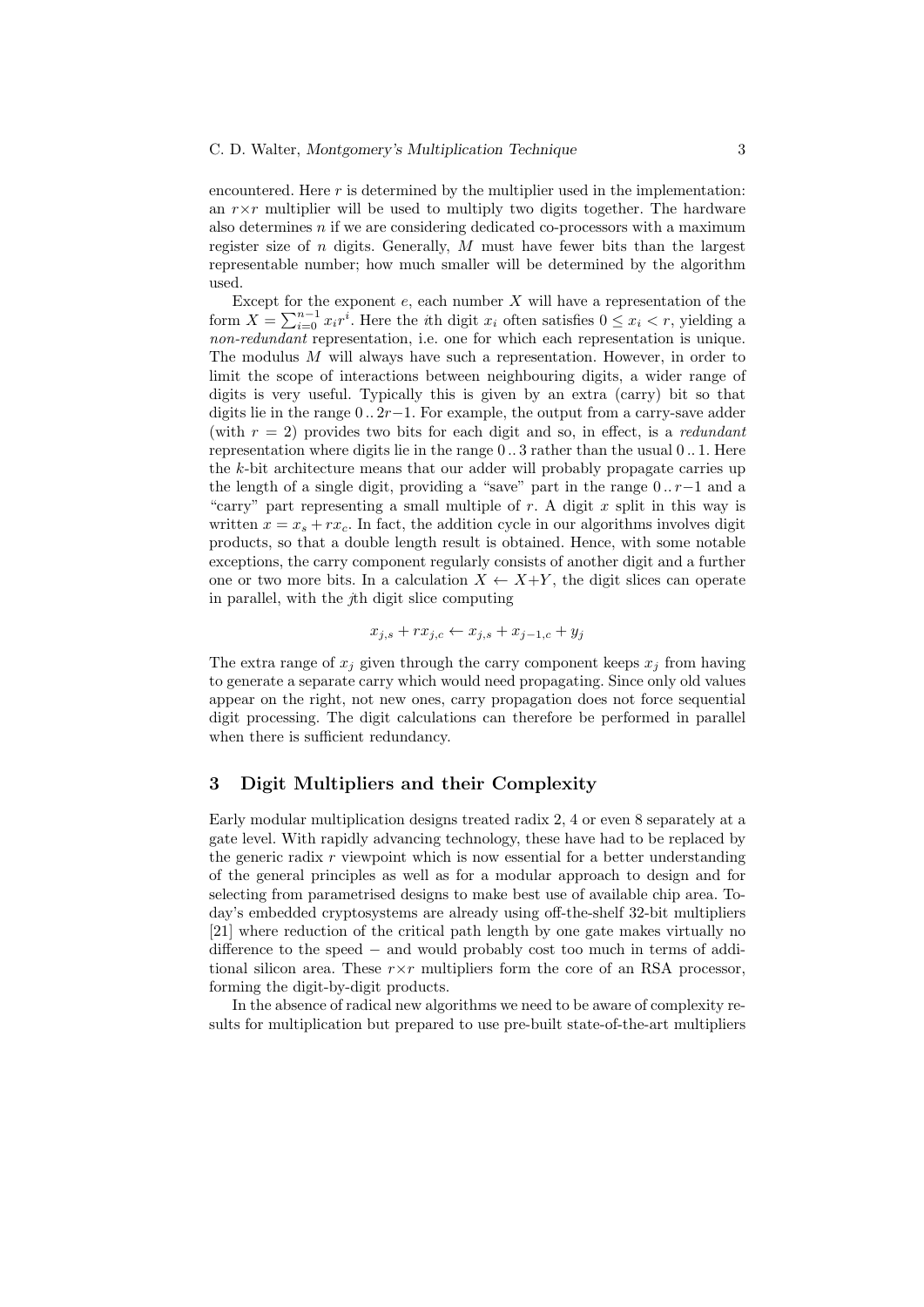which contain years of experience in optimisation and which come with a guarantee of correctness. Practical planar designs are known for multipliers which are optimal with respect to some measure of time and area [3], [4], [15], [16], [19], [23]. A reasonable assumption which held until recently is that wires take area but do not contribute noticeably to time. Under such a model,  $Area \times Time^2$ complexity for a k-bit multiplication is bounded below by  $k^2$  [3] and this bound complexity for a k-bit multiplication is bounded below by  $k^-$  [5] and this bound<br>can be achieved for any time in the range logk to  $\sqrt{k}$  [16]. Such designs tend to use the Discrete Fourier Transform and consequently involve large constants in their measures of time and area. There are more useful designs which are asymptotically poorer but perform better if  $k$  is not too large. The cross-over point is greater than the size of the digits here [15]. So classical multiplication methods are preferable. Indeed, for a chip area of around  $10<sup>7</sup>$  transistors devoted entirely to RSA and containing hardware for a full length digit multiplication  $a_i \times B$ , k  $=$  32 or 64 is the maximum practical since there must be space for registers and for other operations such as the modular reduction. In the latest technology wires have significant capacitance and resistance and there is a requirement from applications as diverse as cell phones and deep space exploration for low power circuitry. This requires a different model which is more sensitive to wire length and for which results are only just emerging [18].

Speed is most easily obtained by using at least  $n$  multipliers to perform a full length multiplication  $a_i \times B$  (or equivalent) in one clock cycle. If we were not worried about modular reduction, the carry propagation problem could be taken care of by pipelining this row of multipliers (Fig. 1):  $a_i b_j$  is then computed by the jth multiplier during the  $i+j$ th clock cycle, generating a carry which is fed into the next multiplier, which computes  $a_i b_{j+1}$  in the next cycle.



**Figure 1.** A Pipeline of Multipliers for  $R \leftarrow a_i \times B$ .

Is this set-up fast enough for real-time processing? A realistic measure of the speed required for real-time decryption is provided by an assumption that the internal bus speed is in the order of one  $k$ -bit digit per clock cycle. If the  $k$ -bit multiplier operates in one cycle with no internal pipelining then computing  $A\times B$  takes n cycles using n multipliers in parallel in order to compute  $a_i\times B$  in one cycle. The throughput is therefore one digit per cycle for a multiplication.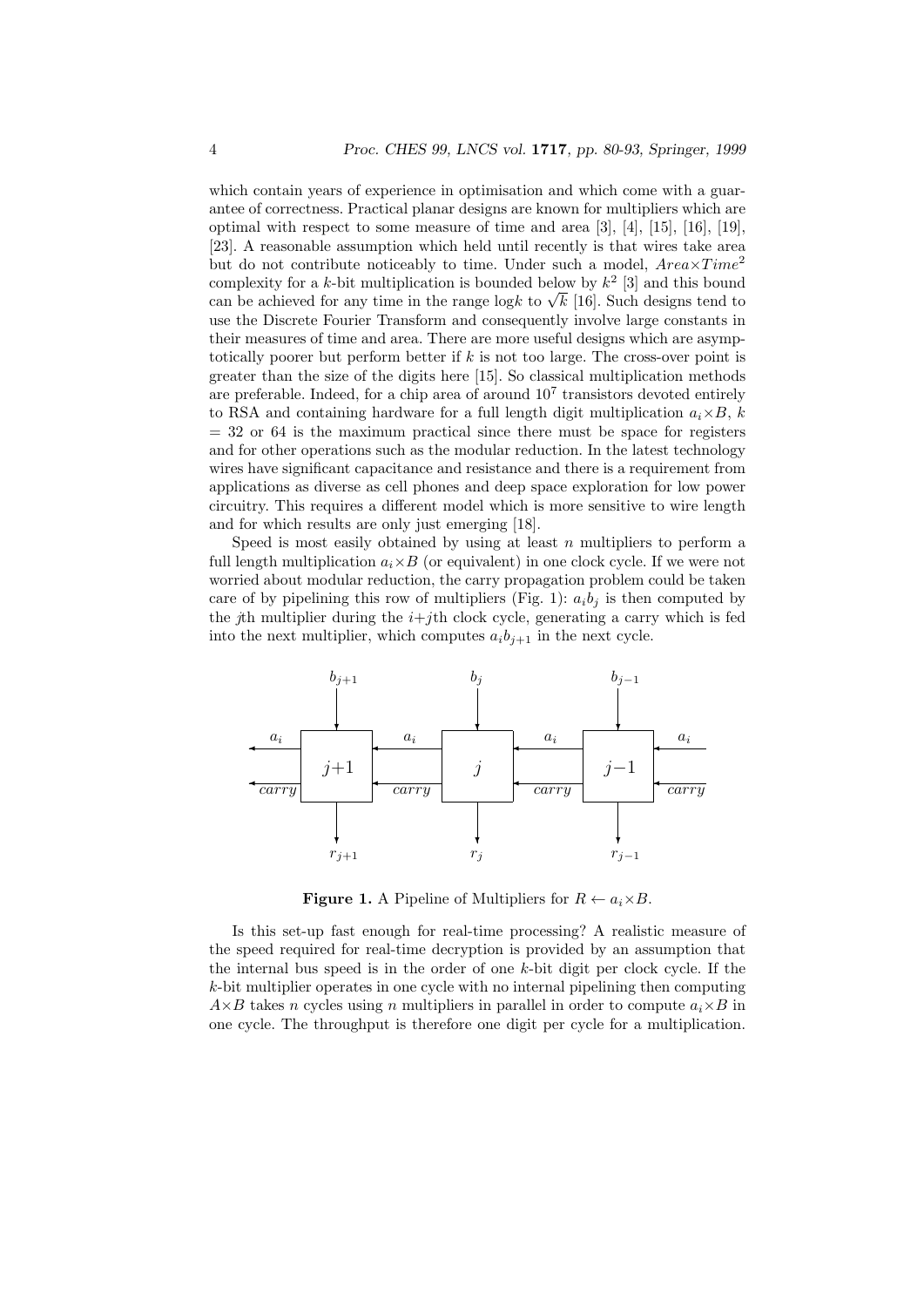Unfortunately, since RSA decryption requires  $O(nk)$  multiplications, we may actually need a two dimensional array of multipliers rather than just a row of them to perform real-time decryption.

Of course, there is an immediate trade-off between time and area. Doubling the number of digit multipliers in an RSA co-processor allows the parallel processing of twice as many digits and so halves the time taken. This does not contradict the  $Area \times Time^2$  measure being constant for non-pipelined multipliers, although it appears to require less area than expected for the speed-up achieved. Having two rows of digit multipliers with one row feeding into the other creates a pipeline (now with respect to digits of  $A$ ) which doubles the throughput that the complexity rule expects. This indicates that choosing the largest  $r$  possible for the given silicon area may not be the best policy; a pipelined multiplier or several rows of smaller multipliers may yield better throughput for a given area.

Finally, despite a wish to use well-established multipliers, differential power analysis (DPA) attacks on cryptographic products [13] suggest that special purpose multipliers need to be designed for some RSA applications which contain the secret keys, such as smart cards. Briefly, switching a gate consumes more power than not doing so. Inputs for which Hamming weights are markedly more or less than average could therefore have a power consumption with measurable deviation from average and reveal useful information to an attacker. This is true of today's optimised multipliers.

### 4 Modular Reduction & the Classical Algorithm

The reduction of  $A\times B$  to  $(A\times B)$  mod M can be carried out in several ways [11]. Normally it is done through interleaving the addition of  $a_iB$  with modular reductions instead of computing the complete product first. This makes some savings in hardware. In particular, it enables the partial product to be kept inside an n-digit register without overflow into a second such register. Each modular reduction involves choosing a suitable digit q and subtracting  $qM$  from the current result. The successive choices of digit  $q$  can be pieced together to form the integer quotient  $Q = |(A\times B)/M|$  or a closely related quantity:

Classical Modular Multiplication Algorithm:

```
{ Pre-condition: 0 \leq A \leq r^n }
R := 0;For i := n-1 downto 0 do
Begin
     R := r \times R + a_i \times B ;
     q_i := R div M ;
     R := R - q_i \times M;
End
{ Post-condition: R = A \times B - Q \times Mand, consequently, R \equiv (A \times B) \mod M
```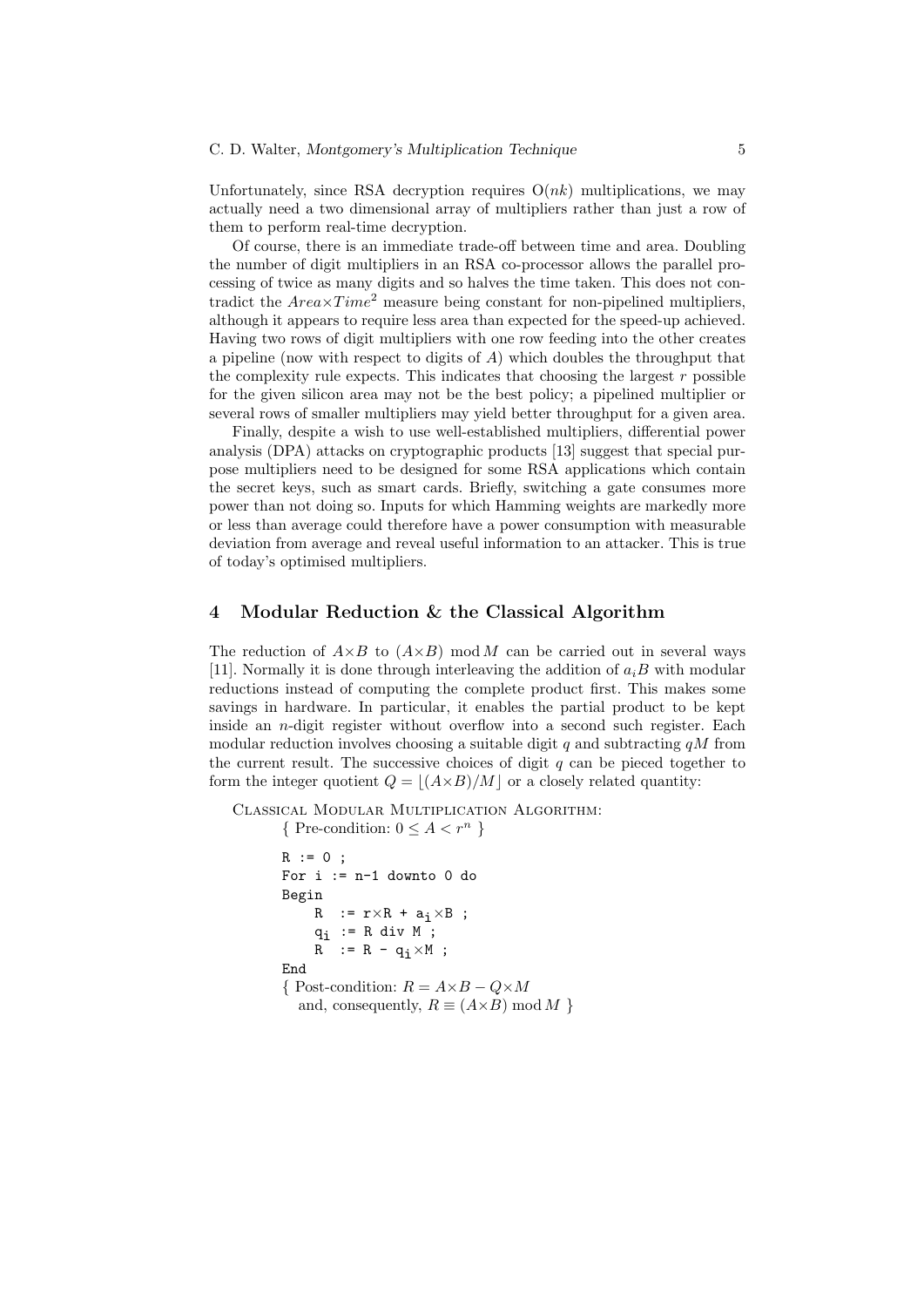If we define  $A_i = \sum_{j=i}^{n-1} a_j r^{j-i}$  so that  $A_i = rA_{i+1} + a_i$  and use similar notation for  $Q_i$  then it is easy to prove by induction that at the end of the ith iteration  $R = A_i \times B - Q_i \times M$ . Hence the post-condition holds.

Brickell [5] observes that  $R$  div  $M$  need only be approximated using the top bits of R and M in order to keep R bounded above. In particular [24], suppose that M is the approximation to M given by setting all but the  $k+3$  most significant bits of M to zero, and that  $M'$  is obtained from M by incrementing its k+3rd bit by 1. Then  $M \leq M < M' \leq (1+2^{-2}r^{-1})M$ . Assume  $\underline{R}$  is given similarly by setting the same less significant bits to zero and that the redundancy in the representation of R is small enough for  $R < R+M$  to hold. The approximation to  $q_i$  which is used is defined by the integer quotient  $q_i = \lfloor R/M' \rfloor$ . Then

$$
\frac{q_i = \lfloor \underline{R}/\underline{M}' \rfloor \leq \lfloor R/M \rfloor = q_i}{\leq 1 + \underline{R}/M} \leq 1 + (1+2^{-2}r^{-1})\underline{R}/\underline{M}' \leq 1 + (1+2^{-2}r^{-1})(\underline{q_i}+1)
$$

so that  $q_i - q_i \leq 1 + (1 + 2^{-2}r^{-1})^{-1} + q_i(1+4r)^{-1}$  from which, at the end of the loop,  $R < (1+q_i-q_i)M < 2M + (1+4r)^{-1}q_iM$ . Assume the (possibly redundant) digits  $a_i$  are bounded above by a. We will establish inductively that

$$
R < 3M + a(1+3r)^{-1}B
$$

at each end of every iteration of the loop. Using the bound on the initial value of R in the loop yields  $q_iM \le rR + aB < 3rM + a(1+r(1+3r)^{-1})B$  so that, from the above, the value for R at the end of the loop satisfies  $R < 2M + (1+4r)^{-1}(3rM +$  $a(1+r(1+3r)^{-1})B < 3M + a(1+3r)^{-1}B$ , as desired. Naturally, more bits for a better approximation to  $q_i$  will yield a lower bound on  $R$ , whilst fewer will yield a worse bound or even divergence.

The output from such a multiplication can be fed back in as an argument to a further such multiplication without any further adjustment by a multiple of  $M$  providing the bound on  $R$  does not grow too much. Assuming, reasonably, that redundancy in A is bounded by  $a \leq 2r$  we obtain  $R < 3M + \frac{2}{3}B$  from which i) if  $B \geq 9M$  then B is an upper bound for successive modular multiplications and indeed the bound decreases towards a limit of  $9M$ , and ii) if  $9M$  is an upper bound for the input it is also an upper bound for the output. Hence only a small number of extra subtractions at the end of the exponentiation yields  $M$  as a final upper bound.

There are no communication or timing problems when there is just one multiplier. So, for the rest of this article, we will assume that the hardware for the algorithm consists of an array of cells, each one for computing a digit of  $R$ , and so each containing two multipliers. The main difficulty is that  $q_i$  needs to be computed before any progress can be made on the partial product  $R$ . Scaling M to make its leading two digits  $10<sub>r</sub>$  makes the computation easier [25],[27], as does shifting  $B$  downwards to remove the dependency on  $B$ . However,  $q_i$  still has to be broadcast simultaneously to every digit position (Fig. 2) and redundancy has to be employed in  $R$  so that digit operations can be performed in parallel [5], [27]. These severe drawbacks make Montgomery's algorithm for modular multiplication appear more attractive.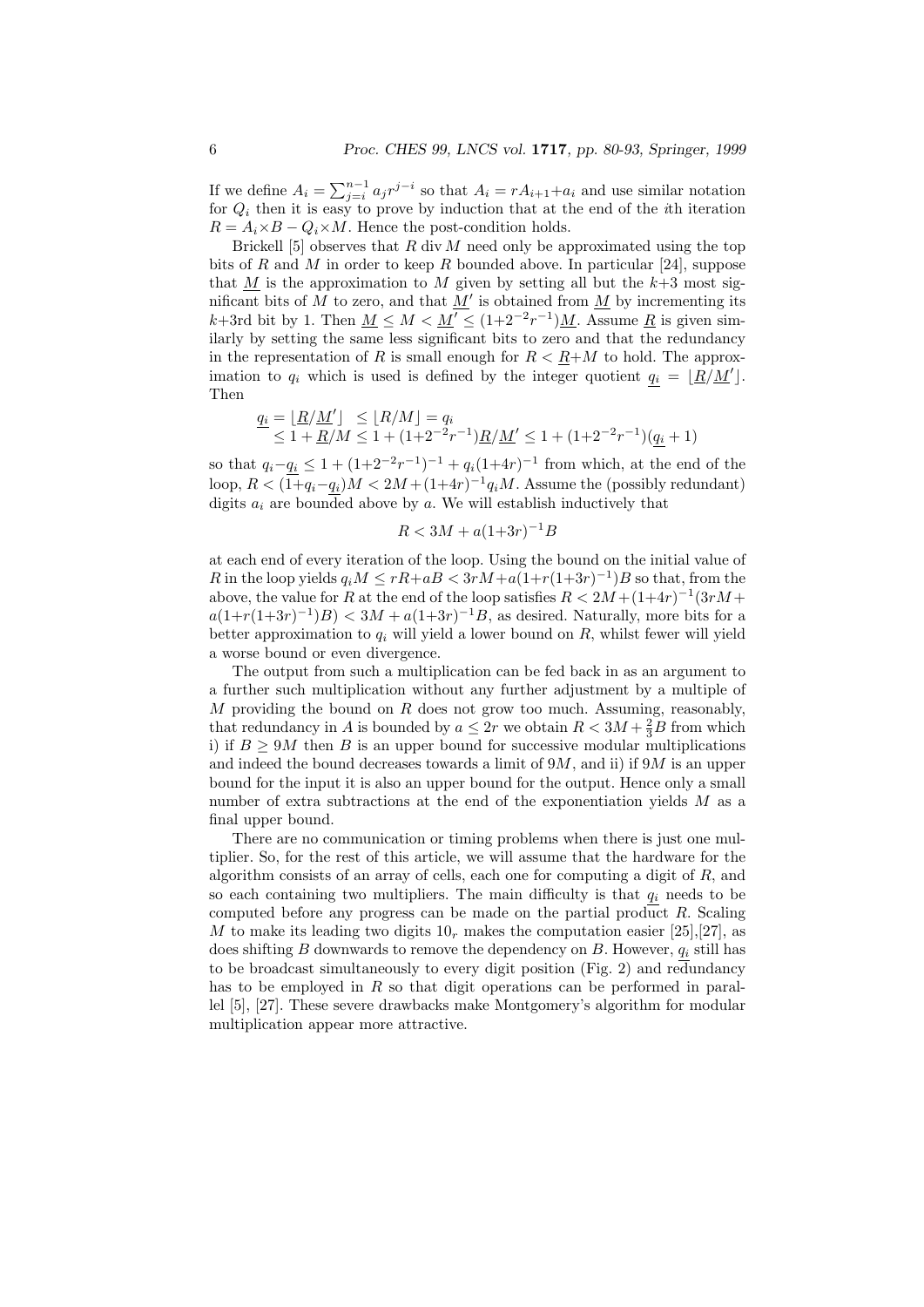



### 5 Montgomery's Algorithm

Peter Montgomery [17] has shown how to reverse the above algorithm so that carry propagation is away from the crucial bits, redundancy is avoided and simultaneous broadcasting of digits is no longer required. This noticeably reduces silicon area and shortens the critical path. Although the complexities of the two algorithms seem to be identical in time and space, the constants for Montgomery's version are better in practice. Montgomery uses the least significant digit of an accumulating product  $R$  to determine a multiple of  $M$  to add rather than subtract. He chooses multiplier digits in the opposite order, from least to most significant and shifts *down* instead of up on each iteration:

Montgomery's Modular Multiplication Algorithm:

```
{ Pre-condition: 0 \leq A < r^n}
R := 0;For i := 0 to n-1 do
Begin
     R := R + a_i \times B ;
     q_i := (-r_0 \overline{m_0}^{-1}) \mod r;R := (R + q_i \times M) div r ;
     { Invariant: 0 \leq R < M + B}
End
{ Post-condition: Rr^n = A \times B + Q \times Mand, consequently, R \equiv (A \times B \times r^{-n}) \mod M
```
Here  $m_0^{-1}$  is a residue mod r satisfying  $m_0 \times m_0^{-1} \equiv 1 \mod r$ . Since r is a power of 2 and  $M$  is odd (because it is a product of two large primes)  $r$  and  $M$  are coprime, which is enough to guarantee the existence of  $m_0^{-1}$ . The digit  $q_i$  is chosen so that the expression  $R+q_i\times M$  is exactly divisible by r. Its lowest digit is clearly 0. If we define  $A_i = \sum_{j=0}^i a_j r^j$  and  $Q_i$  analogously then  $A_i = A_{i-1} + a_i r^i$  and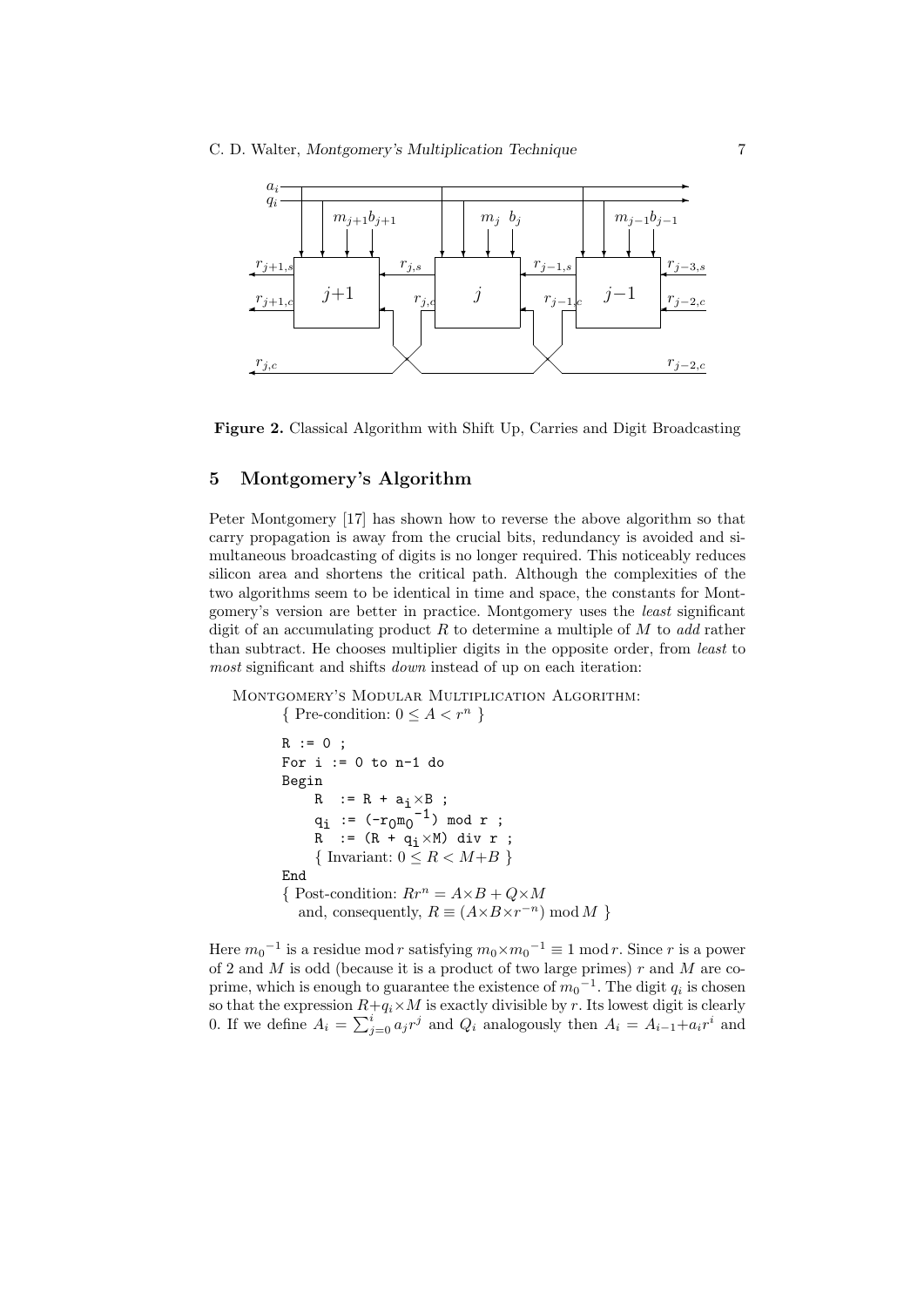$A_n = A$ . The value of R at the end of the iteration whose control variable has value *i* is easily shown by induction to satisfy  $Rr^{i+1} = A_i \times B + Q_i \times M$  because the division is exact. Hence the post-condition holds. The digits of A are required in ascending order. Thus, they can be converted on-line into a non-redundant form and so we may assume  $a_i \leq r-1$ . This enables the loop invariant bounds to be established by induction.

The extra power of  $r$  factor in the output  $R$  is easily cleared up by minor pre- and post-processing [6]. The easiest way to explain this is to associate with every number its  $Montgomery$  class mod  $M$ , namely

$$
\overline{A} \equiv Ar^n \bmod M
$$

and to use  $\overline{\times}$  to denote the Montgomery modular multiplication. The Mont*gomery product* of  $\overline{A}$  and  $\overline{B}$  is  $\overline{A} \times \overline{B} \equiv \overline{A} \overline{B} r^{-n} \equiv AB r^n \equiv \overline{AB} \mod M$ . So applying Montgomery multiplication to  $\overline{A}$  in an exponentiation algorithm is going to produce  $\overline{A^e}$  rather than  $(\overline{A})^e$ . Introduction of the initial power of r to obtain  $\overline{A}$  is performed using the precomputed value

$$
R_2 = \overline{r^n} \equiv r^{2n} \bmod M
$$

and a Montgomery multiplication thus [7]:  $A\times R_2 \equiv Ar^n \equiv \overline{A} \bmod M$ . Removal of the final extra power of  $r$  is also performed by a Montgomery multiplication:  $\overline{A^e} \overline{\times} 1 \equiv A^e \bmod M.$ 

Throughout the exponentiation, an output from one multiplication is used as an input to a subsequent multiplication. Without care the outputs will slowly increase in size. However, suppose  $a_{n-1} = 0$ . Then the bound  $R < M+B$  at the end of the second last loop iteration is reduced to  $M+r^{-1}B$  on the final round, which prevents unbounded growth when outputs are used as inputs. In particular, if the second argument satisfies  $B < 2M$  then the output also satisfies  $R < 2M$ . Thus, suppose  $2rM < r^n$ . It is reasonable to assume that A and  $R_2$ are less than  $2M$ , even less than  $M$ , so that their topmost digits are both zero. Then the scaling of A to  $\overline{A}$  by Montgomery multiplication yields  $\overline{A} < 2M$  and this bound is maintained as far as the final output  $A<sup>e</sup>$ . So only a single extra subtraction of  $M$  may be necessary at the very end to obtain a least non-negative residues.

However, when all the  $I/O$  is bounded by  $2M$ , an interesting and useful observation about the output R of the final multiplication  $\overline{A^e} \times 1 \equiv A^e \mod M$ can be derived from the post-condition of the modular multiplication, namely  $Rr^{n} = \overline{A^{e}} + QM$ . Q has a maximum value of  $r^{n}-1$ . Hence,  $\overline{A^{e}} < 2M$  would lead to the output satisfying  $Rr^n \le (r^n+1)M$  and so to  $R \le M$ , whilst a sub-maximal value for  $Q$  immediately yields  $R < M$  in the same way. Hence a final subtraction is *only* necessary when  $R = M$ , i.e. when  $\overline{A^e} \equiv 0 \mod M$ , that is, for  $A \equiv 0 \mod M$ . It is entirely reasonable to assume that this never occurs in the use of the RSA cryptosystem as it would require starting with  $A = M$ , whereas invariably the initial value should be less than M. Moreover, each modular multiplication in the exponentiation would also have to return M rather than 0 to prevent all subsequent operands becoming 0. Hence the final subtraction need never occur after the final re-scaling of an exponentiation.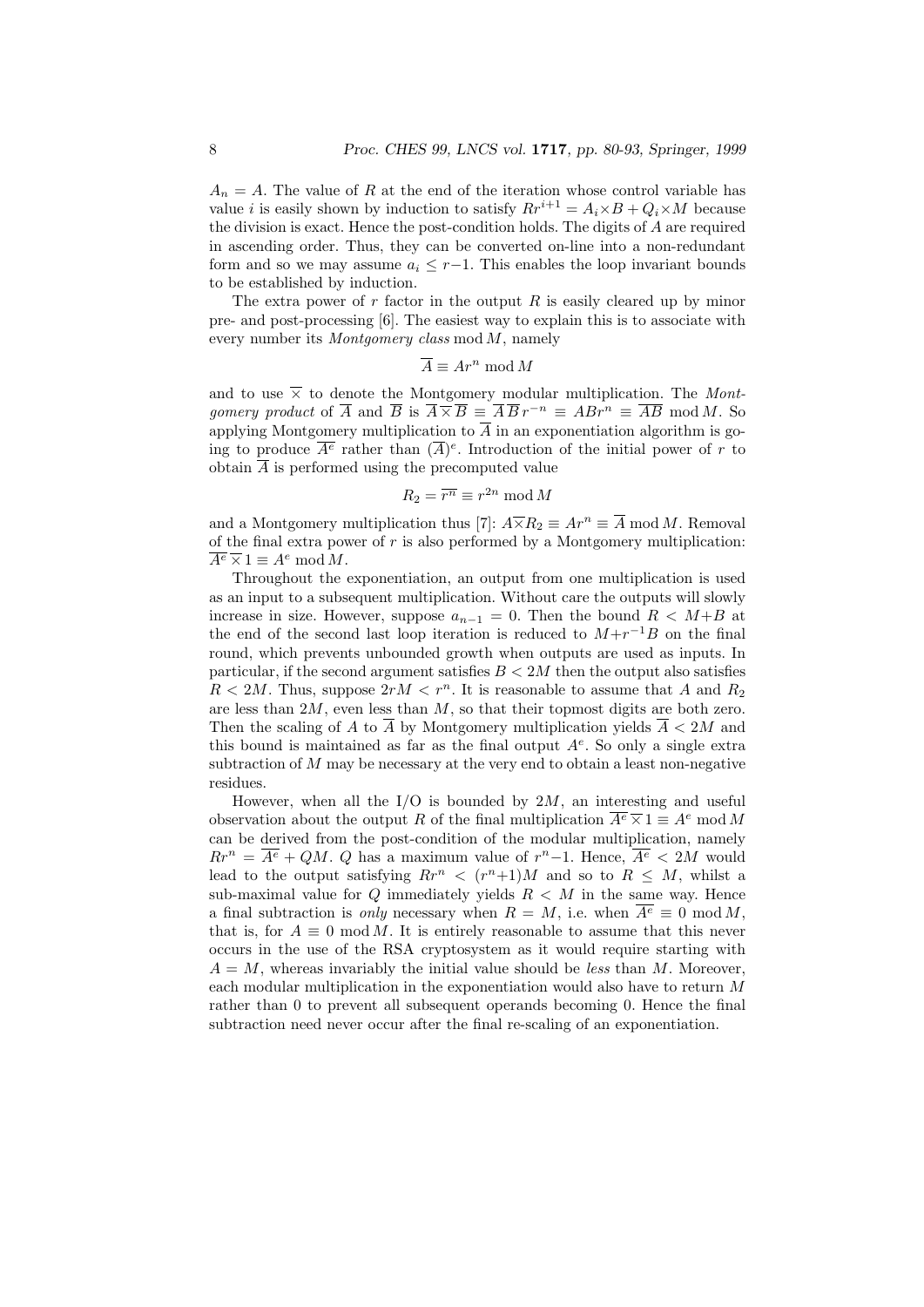#### C. D. Walter, Montgomery's Multiplication Technique 9

Computation of  $q_i$  is a potential bottleneck here. Simplification may be achieved in the same two ways that applied to the classical algorithm above: this time scale M to make  $m_0 = -1$  and shift B up so that  $b_0 = 0$ . These would make  $q_i = r_0$ , avoiding any computation at all. We consider the shift first, supposing initially that  $B < 2M$ . If the shift  $B \leftarrow rB$  is added to the start of the multiplication code, then the loop invariant becomes  $R < M+rB$ . Hence we require the top two digits of  $A$  to be zero in order for the bound on  $R$  to be reduced first to  $M+B$  and then to  $M+r^{-1}B$ , so that  $R<2M$  is output. If we always have  $A < 2M$  then this is achieved if  $2r<sup>2</sup>M$  fits into the hardware registers of  $n$  digits. The cost of this shift is hidden by the definition of  $n$ . The shift can be hardwired and counted as free, as can a balancing adjustment of the output through a higher power of  $r$  in  $R_2$ . However, there is an extra iteration of the loop: before we had one more iteration than digits in  $M$ , now we have two more. Fortunately, the cost of one more iteration per multiplication is low compared with the delay on every iteration which computing  $q_i$  may cause. Apart from the extra storage cost of the scaled number, scaling  $M$  has a similar cost, namely one more iteration per multiplication: M is replaced by  $(r-m_0^{-1})M$ , which increases its number of digits by 1 [26]. However, at the end of the exponentiation, the original  $M$  also needs to be loaded into the hardware and some extra subtractions of M may be necessary to reduce the output from a bound of 2rM.

## 6 Digit-Parallel and Digit-Serial Implementations

To overcome the problems of carry propagation in the classical algorithm, redundancy and extra hardware for digit broadcasting were required. Here, too, the same methods enable parallel digit processing. Indeed, if the shift direction were reversed, the diagram of Fig. 2 would cover Montgomery's algorithm also.

For both algorithms, define the *i*th value of R, written  $R^{(i)} = \sum_{j=0}^{n-1} r_j^{(i)} r^j$ , to be the value immediately before the shift is performed. This is calculated at time  $2i$  in the parallel digit implementations, with  $q_i$  computed and broadcast at time  $2i+1$ , say. The jth cell operates on the jth digits, transforming the  $i-1$ st value of  $R$  into the *th value. A common view of this process is:* 

$$
r_j^{(i)} \leftarrow r_{j\pm 1,s}^{(i-1)} + r_{j\pm 1-1,c}^{(i-1)} + a_i b_j \pm q_i m_j
$$

where the choice of signs is  $-$  for the classical algorithm and  $+$  for Montgomery's. (The input values of  $R$  on the right are partitioned into save and carry/borrow parts.)

A restriction to only nearest neighbour communication is desirable because of the delays and wiring associated with global movement of data. For Montgomery's algorithm, a systolic array makes this possible [26]. In this, the cells are transformed into a pipeline in which the *j*th cell computes  $r_j^{(i)}$  at time  $2i+j$ (Fig. 3). The input  $r_{j+1}^{(i-1)}$  is calculated on the preceding cycle by cell  $j+1$  and a carry  $c_{j-1}^{(i)}$  from  $r_{j-1}^{(i)}$  is computed in cell j-1, also in that cycle. This means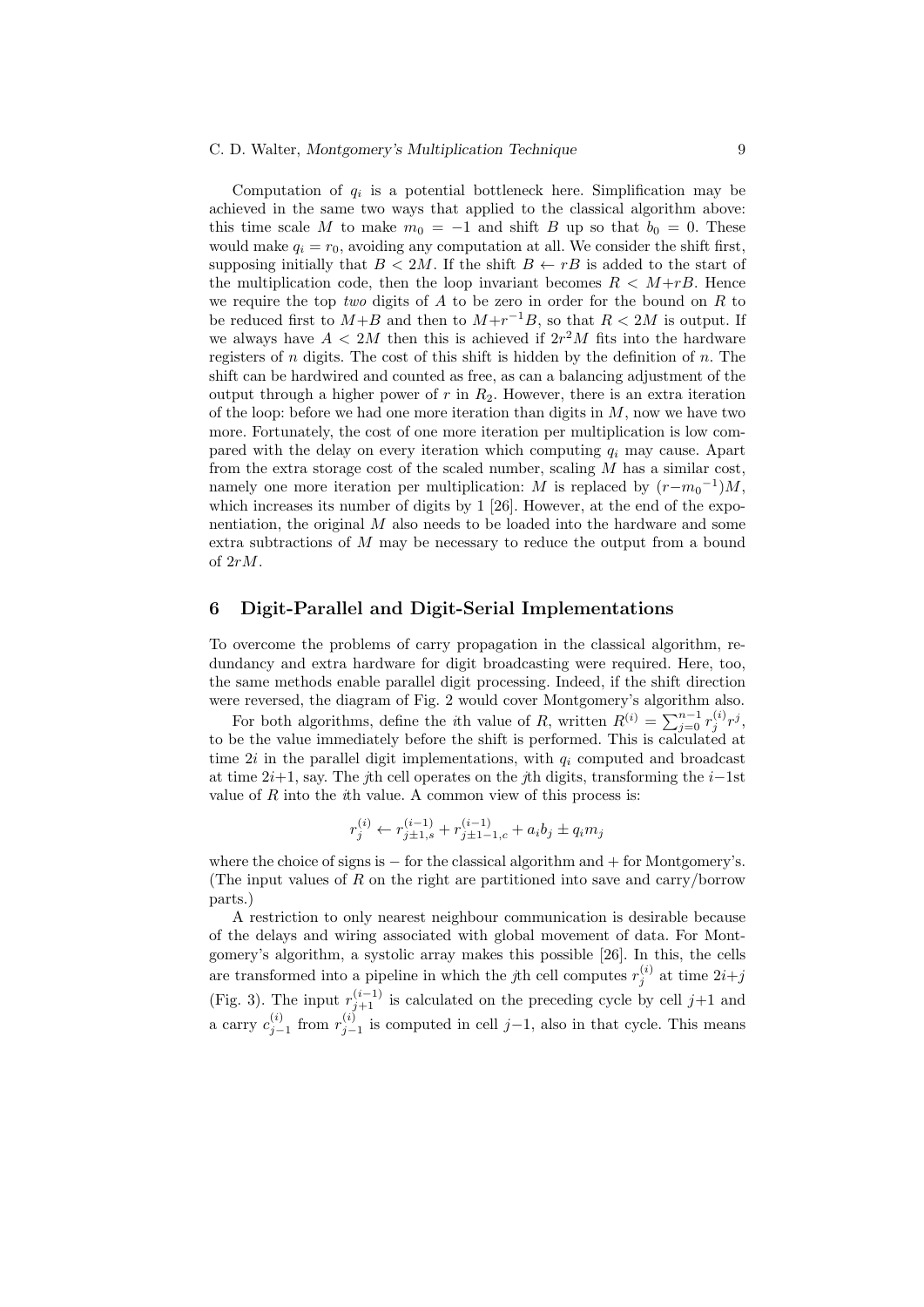that carries can be propagated and so the cell function can become:

$$
r_j^{(i)} + rc_j^{(i)} \leftarrow r_{j+1}^{(i-1)} + c_{j-1}^{(i)} + a_i b_j + q_i m_j
$$

where the digits  $r_j^{(i)}$  are now in the standard, non-redundant range 0 .. r-1. (The different notation for the carries recognises that they do not form part of the value of  $R^{(i)}$ , unlike in the carry-save view.) If the digit  $q_i$  is produced at time  $2i$ in cell 0, it can be pipelined and received from cell  $j-1$  at time  $2i+j-1$  ready for the calculation. This pipeline can be extended to part or all of a 2-dimensional array with  $n$  rows which computes iterations of the loop in successive rows.



**Figure 3.** Pipelined Montgomery Multiplication: I/O for cell j at time  $2i+j$ .

The lowest cell, cell 0, computes only the quotient digit  $q_i$ . Digits of index 0 are always discarded by the shift down and so do not need computing; the lowest digit of the final output is shifted down from index 1. We have  $q_i = -(r_1^{(i-1)} +$  $a_i \times b_0$ ) $m_0$ <sup>-1</sup> mod r. This can indeed be calculated at time 2i because its only timed input  $r_1^{(i-1)}$  is computed at time 2*i*-1. Observe that pre-computation of  $b_0 \times m_0$ <sup>-1</sup> reduces the computation of  $q_i$  to a single digit multiplication and an addition, giving lower complexity for cell 0 than for the other cells. Hence, computing  $q_i$  no longer holds up the multiplication. Instead, the critical path lies in the repeated, standard cell.

The communication infrastructure is less here than for the parallel digit operations illustrated in Fig. 2. Although the number of bits transmitted is almost the same in both cases and is independent of  $n$ , the parallel digit set-up requires an additional  $O(logn)$  depth network of multiplexers to distribute the digit  $q_i$ . Here the inputs and output are consumed, resp. generated, at a rate of one digit every other cycle for  $A$  and  $R$ , and one digit every cycle in the case of  $B$ . Unlike the parallel digit model, this is very convenient for external communication over the bus, reducing the need for buffering or increased bandwidth.

When one multiplication has completed, another one can start without any pause. However, the opposing directions of carry propagation and shift mean that each cell is idle on alternate cycles. Thus, full use of the hardware requires two modular multiplications to be processed in parallel. The normal square and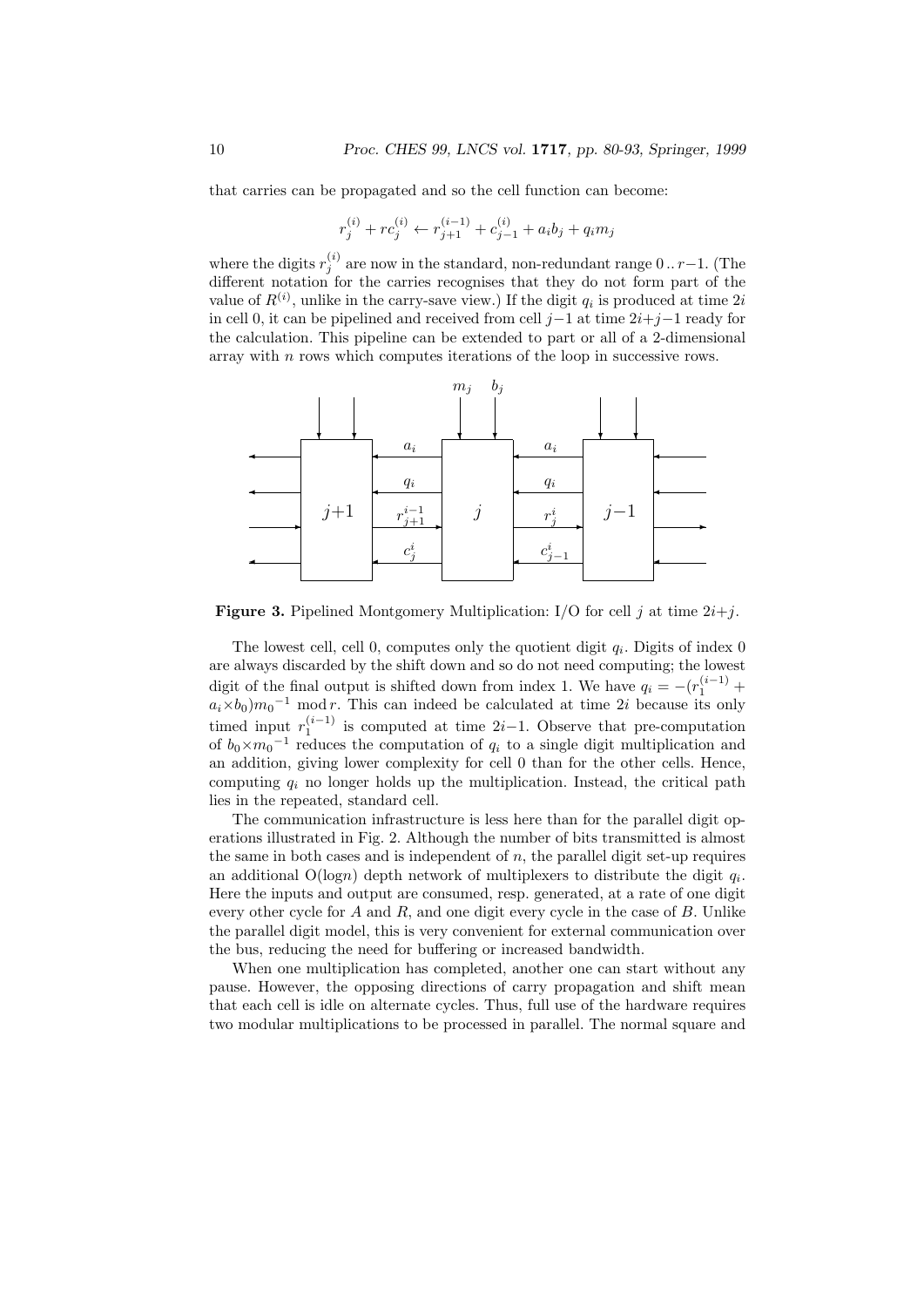#### C. D. Walter, Montgomery's Multiplication Technique 11

multiply algorithm for exponentiation can be programmed to compute squares nose-to-tail starting loop iterations on the even cycles and interleave any necessary multiplications to start on the odd cycles. This enables an average 75% take-up of the processing power, but has some overhead in storage and switching between the two concurrent multiplications. Overall, with this added complexity, the classical, parallel digit, linear array might be faster for small  $n$ , but for larger n and/or smaller r the broadcasting problem for  $q_i$  means that a pipelined implementation of Montgomery's algorithm should be faster.

In [14] Peter Kornerup modified this arrangement, pairing or grouping digits in order to reduce the waiting gap. In effect he alters the angle of the timing front in the data dependency graph and, in the case he illustrates, he uses half the number of cells with twice the computing power. This can be advantageous in some circumstances.

An idea of the current speed of such array implementations is given in Blum and Paar [1] and amongst those actually constructed is one by Vuillemin *et al.* [22]

# 7 Data Integrity

Correct functioning is important not only for critical applications but as a protection against, for example, attacks on RSA signature schemes through single fault analysis [2]. Moreover, it is difficult and expensive to check all gate combinations for faults at fabrication time because of the time need to load sufficiently many different moduli [29] and, when smart cards are involved, a low unit price may only be possible by using tests which occasionally allow sub-standard products through to the market.

However, run-time checker functions are possible. These can operate in a similar way to those for multiplication in current chips. For example, results there are checked mod 3 and mod 5 in one case [8]. Here the cost of a similar check is minimal compared to that of the total hardware. The key observation is that the output from the modular multiplication algorithm satisfies an arithmetic equation:

$$
R = A \times B - Q \times M \qquad \text{or} \qquad R r^n = A \times B + Q \times M
$$

These are easily checked mod  $m$  for some suitable  $m$  by accumulating partial results for both sides on a digit-by-digit basis as the digits become available. A particularly good choice for  $m$  is a prime just above the maximum cell output value, but smaller  $m$  prime to  $r$  are also reasonable. The hardware complexity for this is then equivalent to about one cell in the linear array and so the cost is close to that of increasing  $n$  by 1.

If a discrepancy is found by the checker function, the computation can be aborted or re-computed by a different route. For example, to avoid the problem, M might be replaced by  $dM$  for a digit d prime to r and combined as necessary with some extra subtractions of the original M at the end.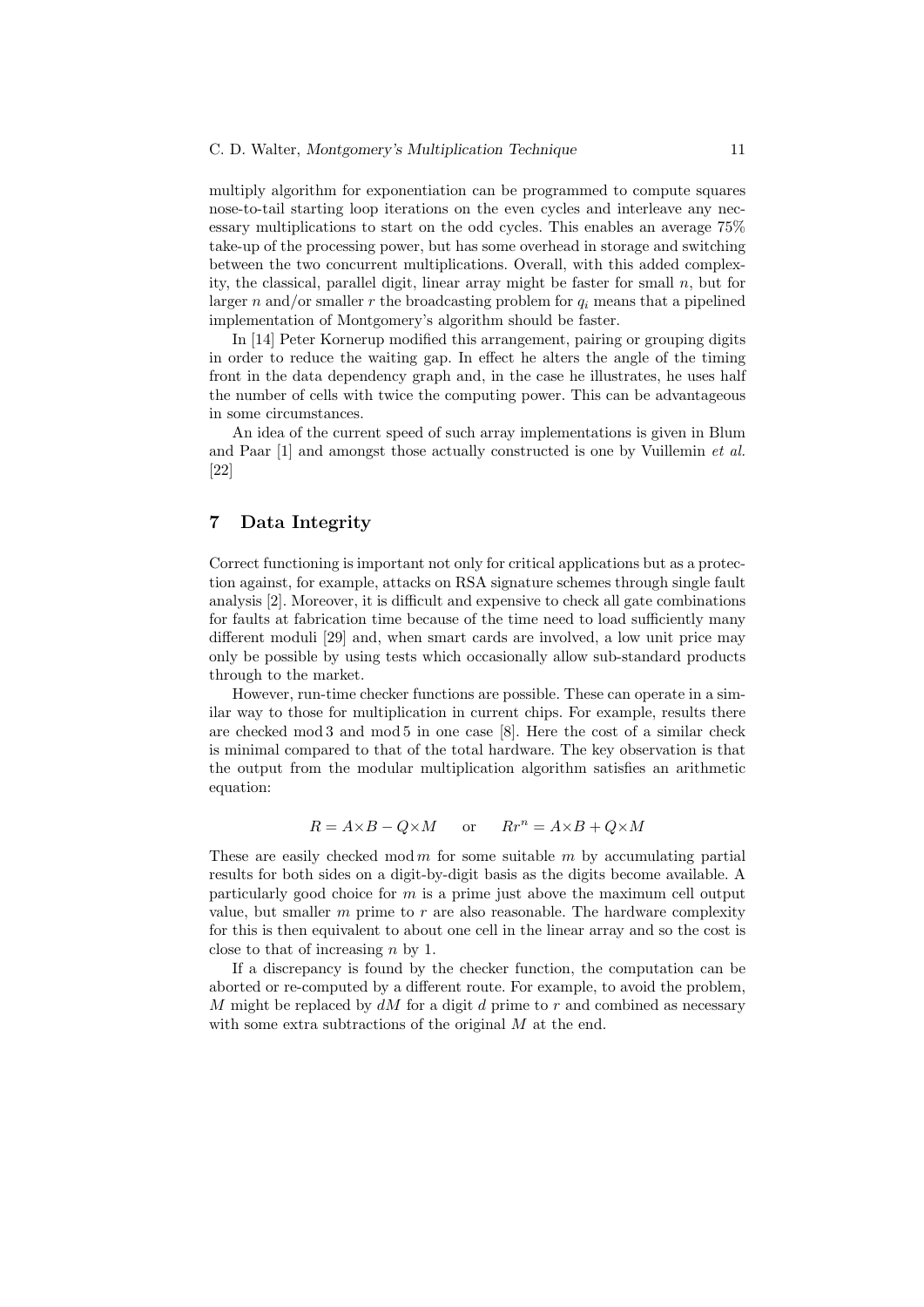# 8 Timing and Power Attacks

The literature contains descriptions of a number of attacks on the RSA cryptosystem which use timing or power information from hardware implementations which contain secret keys [12], [13]. Experience of implementing both the classical and Montgomery algorithms for modular multiplication suggests that most optimisation techniques which work with one also apply to the other. This suggests that attacks which succeed on well-designed implementations of the classical algorithm will have equivalents which apply to implementations of Montgomery's algorithm.

However, an important difference arises when the pipelined linear array is used since, judging from the data dependency graph, there seems to be no equivalent for the classical algorithm. With parallel digit processing of the multiplication  $A\times B$  mod M, the same digits of A and Q are used in every digit slice, opening up the possibility of extracting information about both by averaging the power consumption over all cells. However, during the related Montgomery multiplication in a pipelined array, many digits of  $A$  and  $Q$  are being used simultaneously for forming digit products. This should make identification of the individual digits much more difficult, and certainly increases the difficulty of any analysis.

# 9 Conclusion

We have reviewed and compared the main bottlenecks which may arise in hardware for implementing the RSA cryptosystem using both the classical algorithm for modular multiplication and Montgomery's version, and shown how these are solved. The hardware still suffers from broadcasting problems with the classical algorithm and scheduling complications with Montgomery's. However, as far as implementation attacks using power analysis are concerned, the pipelined array for the latter seems to offer considerable advantages over any other implementations.

# References

- 1. T. Blum & C. Paar, "Montgomery Modular Exponentiation on Reconfigurable Hardware", Proc. 14th IEEE Symp. on Computer Arithmetic, Adelaide, 14-16 April 1999, IEEE Press (1999) 70-77
- 2. D. Boneh, R. DeMillo & R. Lipton, "On the Importance of Checking Cryptographic Protocols for Faults", Eurocrypt '97, Lecture Notes in Computer Science, vol. 1233, Springer-Verlag (1997) 37-51
- 3. R. P. Brent & H. T. Kung, "The Area-Time Complexity of Binary Multiplication", J. ACM 28 (1981) 521-534
- 4. R. P. Brent & H. T. Kung, "A Regular Layout for Parallel Adders", IEEE Trans. Comp. C-31 no. 3 (March 1982) 260-264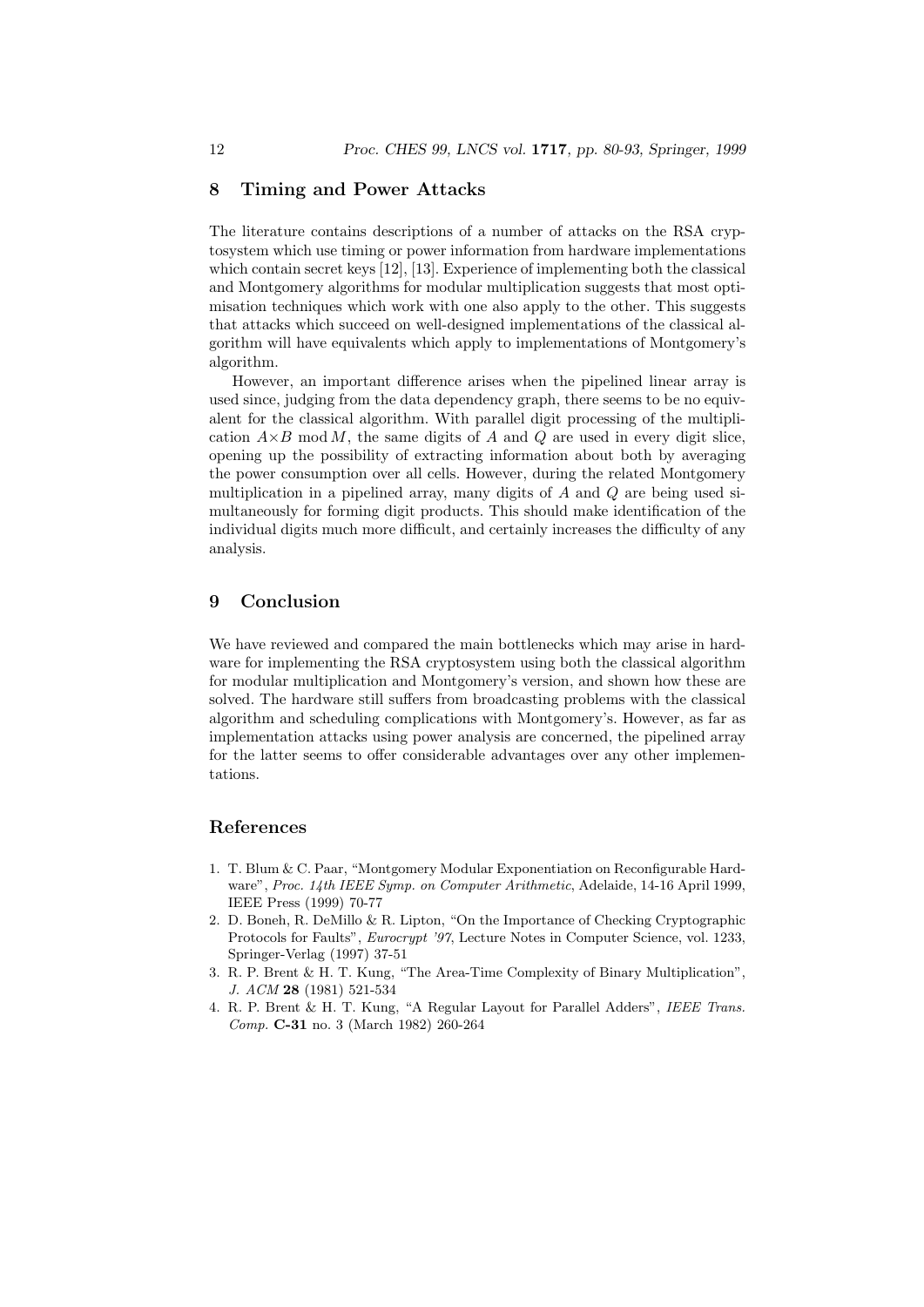#### C. D. Walter, Montgomery's Multiplication Technique 13

- 5. E. F. Brickell, "A Fast Modular Multiplication Algorithm with Application to Two Key Cryptography", Advances in Cryptology - CRYPTO '82, Chaum et al. (eds.), New York, Plenum (1983) 51-60
- 6. S. E. Eldridge, "A Faster Modular Multiplication Algorithm", Intern. J. Computer Math. 40 (1991) 63-68
- 7. S. E. Eldridge & C. D. Walter, "Hardware Implementation of Montgomery's Modular Multiplication Algorithm", IEEE Trans. Comp. 42 (1993) 693-699
- 8. G. Gerwig & M. Kroener, "Floating Point Unit in Standard Cell Design with 116 bit Wide Dataflow", Proc. 14th IEEE Symp. on Computer Arithmetic, Adelaide, 14-16 April 1999, IEEE Press (1999) 266-273
- 9. D. E. Knuth, The Art of Computer Programming, vol. 2, Seminumerical Algorithms, 2nd Edition, Addison-Wesley (1981) 441-466
- 10. N. Koblitz, A Course in Number Theory and Cryptography, Graduate Texts in Mathematics 114, Springer-Verlag (1987)
- 11. . K. Ko, T. Acar & B. S. Kaliski, "Analyzing and Comparing Montgomery Multiplication Algorithms", IEEE Micro 16 no. 3 (June 1996) 26-33
- 12. P. Kocher, "Timing Attacks on Implementations of Diffie-Hellman, RSA, DSS, and Other Systems", Advances in Cryptology, Proc Crypto 96, Lecture Notes in Computer Science 1109, N. Koblitz editor, Springer-Verlag (1996) 104-113
- 13. P. Kocher, J. Jaffe & B. Jun, Introduction to Differential Power Analysis and Related Attacks at www.cryptography.com/dpa
- 14. P. Kornerup, "A Systolic, Linear-Array Multiplier for a Class of Right-Shift Algorithms", IEEE Trans. Comp. 43 no. 8 (1994) 892-898
- 15. W. K. Luk & J. E. Vuillemin, "Recursive Implementation of Optimal Time VLSI Integer Multipliers", VLSI '83, F. Anceau & E.J. Aas (eds.), Elsevier Science (1983) 155-168
- 16. K. Mehlhorn & F. P. Preparata, "Area-Time Optimal VLSI Integer Multiplier with Minimum Computation Time", *Information & Control* 58 (1983) 137-156
- 17. P. L. Montgomery, "Modular Multiplication without Trial Division", Math. Computation 44 (1985) 519-521
- 18. S. F. Obermann, H. Al-Twaijry & M. J. Flynn, "The SNAP Project: Design of Floating Point Arithmetic Units", Proc. 13th IEEE Symp. on Computer Arith., Asilomar, CA, USA, 6-9 July 1997, IEEE Press (1997) 156-165
- 19. F. P. Preparata & J. Vuillemin, "Area-Time Optimal VLSI Networks for computing Integer Multiplication and Discrete Fourier Transform", Proc. ICALP, Haifa, Israel, 1981, 29-40
- 20. R. L. Rivest, A. Shamir & L. Adleman, "A Method for obtaining Digital Signatures and Public-Key Cryptosystems", Comm. ACM 21 (1978) 120-126
- 21. A. van Someren & C. Attack, The ARM RISC Chip: a programmer's guide, Addison-Wesley (1993)
- 22. J. Vuillemin, P. Bertin, D. Roncin, M. Shand, H. Touati & P. Boucard, "Programmable active memories: Reconfigurable systems come of age", IEEE Trans. on VLSI Systems 5 no. 2 (June 1997) 211-217
- 23. C. S. Wallace, "A Suggestion for a Fast Multiplier", IEEE Trans. Electronic Computers EC-13 no. 2 (Feb. 1964) 14-17
- 24. C. D. Walter, "Fast Modular Multiplication using 2-Power Radix", Intern. J. Computer Maths. 39 (1991) 21-28
- 25. C. D. Walter, "Faster Modular Multiplication by Operand Scaling", Advances in Cryptology - CRYPTO '91, J. Feigenbaum (ed.), Lecture Notes in Computer Science 576, Springer-Verlag (1992) 313-323